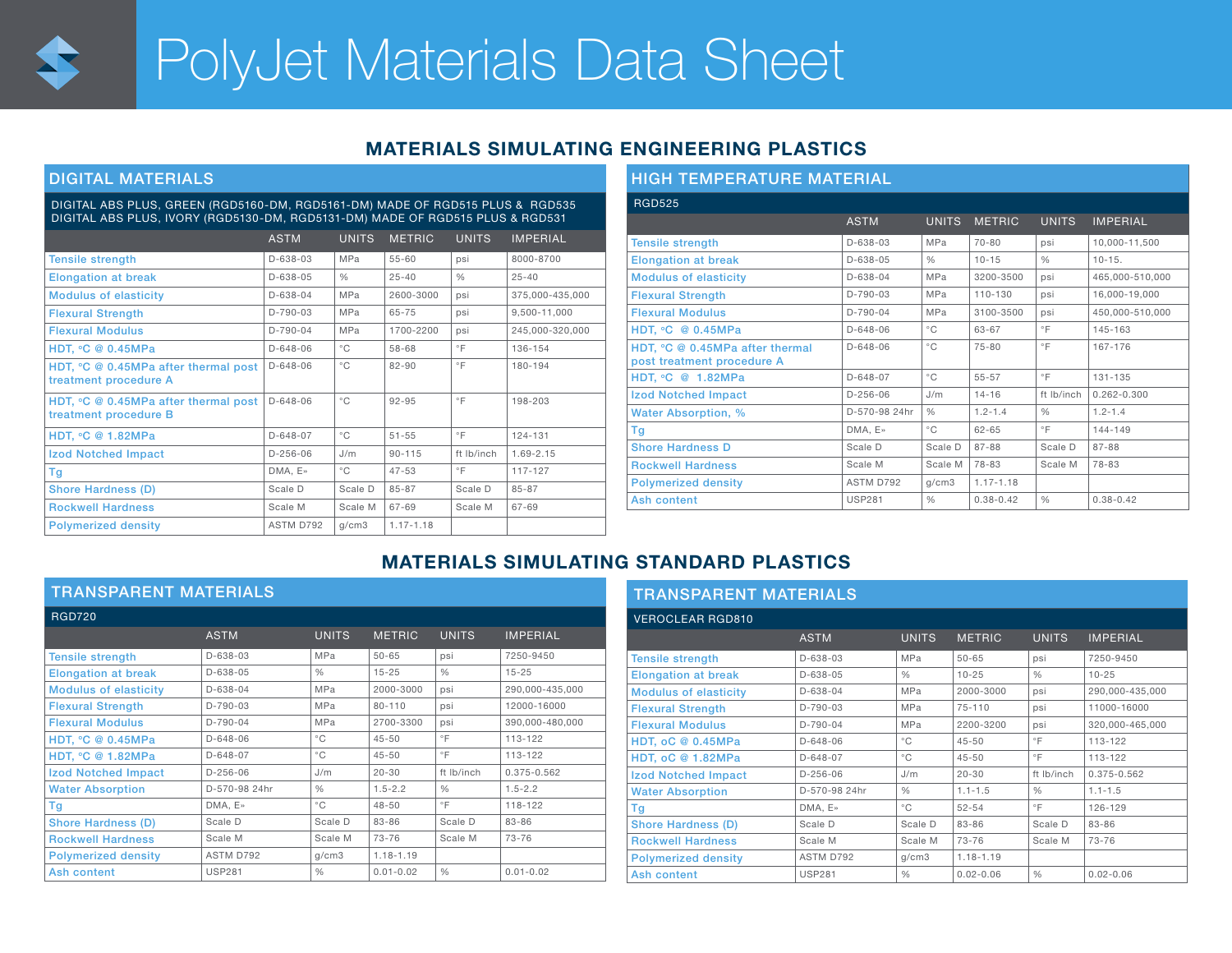## RIGID OPAQUE MATERIALS

VERO PUREWHITE RGD837, VEROGRAY RGD850, VEROBLACKPLUS RGD875, VEROWHITEPLUS RGD835, VEROYELLOW RGD836, VEROCYAN RGD841, VEROMAGENTA RGD851

|                                               | <b>ASTM</b>    | <b>UNITS</b>  | <b>METRIC</b> | <b>UNITS</b>  | <b>IMPERIAL</b> |
|-----------------------------------------------|----------------|---------------|---------------|---------------|-----------------|
| <b>Tensile strength</b>                       | $D - 638 - 03$ | MPa           | $50 - 65$     | psi           | 7250-9450       |
| <b>Elongation at break</b>                    | $D-638-05$     | $\frac{0}{0}$ | $10 - 25$     | $\frac{0}{0}$ | $10 - 25$       |
| <b>Modulus of elasticity</b>                  | $D - 638 - 04$ | <b>MPa</b>    | 2000-3000     | psi           | 290.000-435.000 |
| <b>Flexural Strength</b>                      | $D-790-03$     | <b>MPa</b>    | $75 - 110$    | psi           | 11000-16000     |
| <b>Flexural Modulus</b>                       | $D-790-04$     | MPa           | 2200-3200     | psi           | 320.000-465.000 |
| <b>HDT, °C @ 0.45MPa</b>                      | $D - 648 - 06$ | $^{\circ}$ C  | $45 - 50$     | $^{\circ}$ F  | 113-122         |
| <b>HDT, °C @ 1.82MPa</b>                      | $D-648-07$     | $^{\circ}$ C  | $45 - 50$     | $^{\circ}$ F  | 113-122         |
| <b>Izod Notched Impact</b>                    | $D-256-06$     | J/m           | $20 - 30$     | ft Ib/inch    | 0.375-0.562     |
| <b>Water Absorption</b>                       | D-570-98 24hr  | $\frac{0}{0}$ | $1.1 - 1.5$   | $\frac{0}{0}$ | $1.1 - 1.5$     |
| Tg                                            | DMA. E»        | $^{\circ}$ C  | $52 - 54$     | $\circ$ F     | 126-129         |
| <b>Shore Hardness (D)</b>                     | Scale D        | Scale D       | 83-86         | Scale D       | 83-86           |
| <b>Rockwell Hardness</b>                      | Scale M        | Scale M       | $73 - 76$     | Scale M       | $73 - 76$       |
| <b>Polymerized density</b>                    | D792           | q/cm3         | $1.17 - 1.18$ |               |                 |
| Ash content VeroGray,<br><b>VeroWhitePlus</b> | <b>USP281</b>  | $\frac{0}{0}$ | $0.23 - 0.26$ | $\frac{0}{0}$ | $0.23 - 0.26$   |
| <b>Ash content VeroBlackPlus</b>              | <b>USP281</b>  | $\frac{0}{0}$ | $0.01 - 0.02$ | $\frac{0}{0}$ | $0.01 - 0.02$   |

## RIGID OPAQUE MATERIALS

| <b>VEROBLUE RGD840</b>       |                |               |               |               |                 |
|------------------------------|----------------|---------------|---------------|---------------|-----------------|
|                              | <b>ASTM</b>    | <b>UNITS</b>  | <b>METRIC</b> | <b>UNITS</b>  | <b>IMPERIAL</b> |
| <b>Tensile strength</b>      | $D-638-03$     | MPa           | $50 - 60$     | psi           | 7250-8700       |
| <b>Elongation at break</b>   | $D-638-05$     | $\%$          | $15 - 25$     | $\frac{0}{0}$ | $15 - 25$       |
| <b>Modulus of elasticity</b> | $D-638-04$     | MPa           | 2000-3000     | psi           | 290,000-435,000 |
| <b>Flexural Strength</b>     | $D-790-03$     | MPa           | 60-70         | psi           | 8700-10200      |
| <b>Flexural Modulus</b>      | $D-790-04$     | MPa           | 1900-2500     | psi           | 265.000-365.000 |
| HDT, $^{\circ}$ C @ 0.45MPa  | $D - 648 - 06$ | $^{\circ}$ C  | $45 - 50$     | $\circ$ F     | 113-122         |
| <b>HDT, °C @ 1.82MPa</b>     | $D-648-07$     | $^{\circ}$ C  | $45 - 50$     | $^{\circ}$ F  | 113-122         |
| <b>Izod Notched Impact</b>   | $D-256-06$     | J/m           | $20 - 30$     | ft Ib/inch    | 0.375-0.562     |
| <b>Water Absorption</b>      | D-570-98 24hr  | $\frac{0}{0}$ | $1.5 - 2.2$   | $\frac{0}{0}$ | $1.5 - 2.2$     |
| Tg                           | DMA, E»        | $^{\circ}$ C  | $48 - 50$     | $\circ$ F     | 118-122         |
| <b>Shore Hardness (D)</b>    | Scale D        | Scale D       | 83-86         | Scale D       | 83-86           |
| <b>Rockwell Hardness</b>     | Scale M        | Scale M       | 73-76         | Scale M       | 73-76           |
| <b>Polymerized density</b>   | D792           | q/cm3         | $1.18 - 1.19$ |               |                 |
| Ash content                  | <b>USP281</b>  | $\frac{0}{0}$ | $0.21 - 0.22$ | $\frac{0}{0}$ | $0.21 - 0.22$   |

# SIMULATED POLYPROPYLENE MATERIALS

#### DURUS WHITE RGD430

|                              | <b>ASTM</b>    | <b>UNITS</b>  | <b>METRIC</b> | <b>UNITS</b>  | <b>IMPERIAL</b> |
|------------------------------|----------------|---------------|---------------|---------------|-----------------|
| <b>Tensile strength</b>      | $D-638-03$     | <b>MPa</b>    | $20 - 30$     | psi           | 2900-4350       |
| <b>Elongation at break</b>   | $D-638-05$     | $\frac{0}{0}$ | $40 - 50$     | $\frac{0}{0}$ | $40 - 50$       |
| <b>Modulus of elasticity</b> | $D-638-04$     | <b>MPa</b>    | 1000-1200     | psi           | 145,000-175,000 |
| <b>Flexural Strength</b>     | $D-790-03$     | <b>MPa</b>    | $30 - 40$     | psi           | 4350-5800       |
| <b>Flexural Modulus</b>      | $D-790-04$     | <b>MPa</b>    | 1200-1600     | psi           | 175,000-230,000 |
| <b>HDT, °C @ 0.45MPa</b>     | $D - 648 - 06$ | $^{\circ}$ C  | $37 - 42$     | $\circ$ F     | 99-108          |
| <b>HDT, °C @ 1.82MPa</b>     | $D - 648 - 07$ | $^{\circ}$ C  | $32 - 34$     | $\circ$ F     | $90 - 93$       |
| <b>Izod Notched Impact</b>   | $D-256-06$     | J/m           | $40 - 50$     | ft Ib/inch    | 0.749-0.937     |
| <b>Water Absorption</b>      | D-570-98 24hr  | $\frac{0}{0}$ | $1.5 - 1.9$   | $\frac{0}{0}$ | $1.5 - 1.9$     |
| Tg                           | DMA, E»        | $^{\circ}$ C  | $35 - 37$     | $\circ$ F     | 95-99           |
| <b>Shore Hardness (D)</b>    | Scale D        | Scale D       | 74-78         | Scale D       | 74-78           |
| <b>Rockwell Hardness</b>     | Scale M        | Scale M       | no data       | Scale M       | no data         |
| <b>Polymerized density</b>   | D792           | q/cm3         | $1.15 - 1.17$ |               |                 |
| Ash content                  | <b>USP281</b>  | $\frac{0}{0}$ | $0.10 - 0.12$ | $\frac{0}{0}$ | $0.1 - 0.12$    |

| <b>RIGUR RGD450</b>          |                |               |               |               |                     |
|------------------------------|----------------|---------------|---------------|---------------|---------------------|
|                              | <b>ASTM</b>    | <b>UNITS</b>  | <b>METRIC</b> | <b>UNITS</b>  | <b>IMPERIAL</b>     |
| <b>Tensile strength</b>      | $D-638-03$     | MPa           | $40 - 45$     | psi           | 5800-6500           |
| <b>Elongation at break</b>   | D-638-05       | $\frac{0}{0}$ | $20 - 35$     | $\frac{0}{0}$ | $20 - 35$           |
| <b>Modulus of elasticity</b> | $D-638-04$     | MPa           | 1700-2100     | psi           | $246,000 - 305,000$ |
| <b>Flexural Strength</b>     | $D-790-03$     | <b>MPa</b>    | $52 - 59$     | psi           | 7500 - 8500         |
| <b>Flexural Modulus</b>      | $D-790-04$     | <b>MPa</b>    | 1500-1700     | psi           | $217,000 - 246,000$ |
| <b>HDT, °C @ 0.45MPa</b>     | $D - 648 - 06$ | $^{\circ}$ C  | $49 - 54$     | $\circ$ F     | 120-129             |
| <b>HDT, °C @ 1.82MPa</b>     | $D-648-07$     | $^{\circ}$ C  | $45 - 50$     | $\circ$ F     | 113-122             |
| <b>Izod Notched Impact</b>   | $D-256-06$     | J/m           | $30 - 35$     | ft Ib/inch    | $0.561 - 0.656$     |
| Tg                           | DMA, E»        | $^{\circ}$ C  | $48 - 52$     | $\circ$ F     | 118-126             |
| <b>Shore Hardness (D)</b>    | Scale D        | Scale D       | $80 - 84$     | Scale D       | $80 - 84$           |
| <b>Rockwell Hardness</b>     | Scale M        | Scale M       | 58-62         | Scale M       | 58-62               |
| <b>Polymerized density</b>   | D792           | q/cm3         | $1.20 - 1.21$ |               |                     |
| Ash content                  | <b>USP281</b>  | $\frac{0}{0}$ | $0.3 - 0.4$   | $\frac{0}{0}$ | $0.3 - 0.4$         |